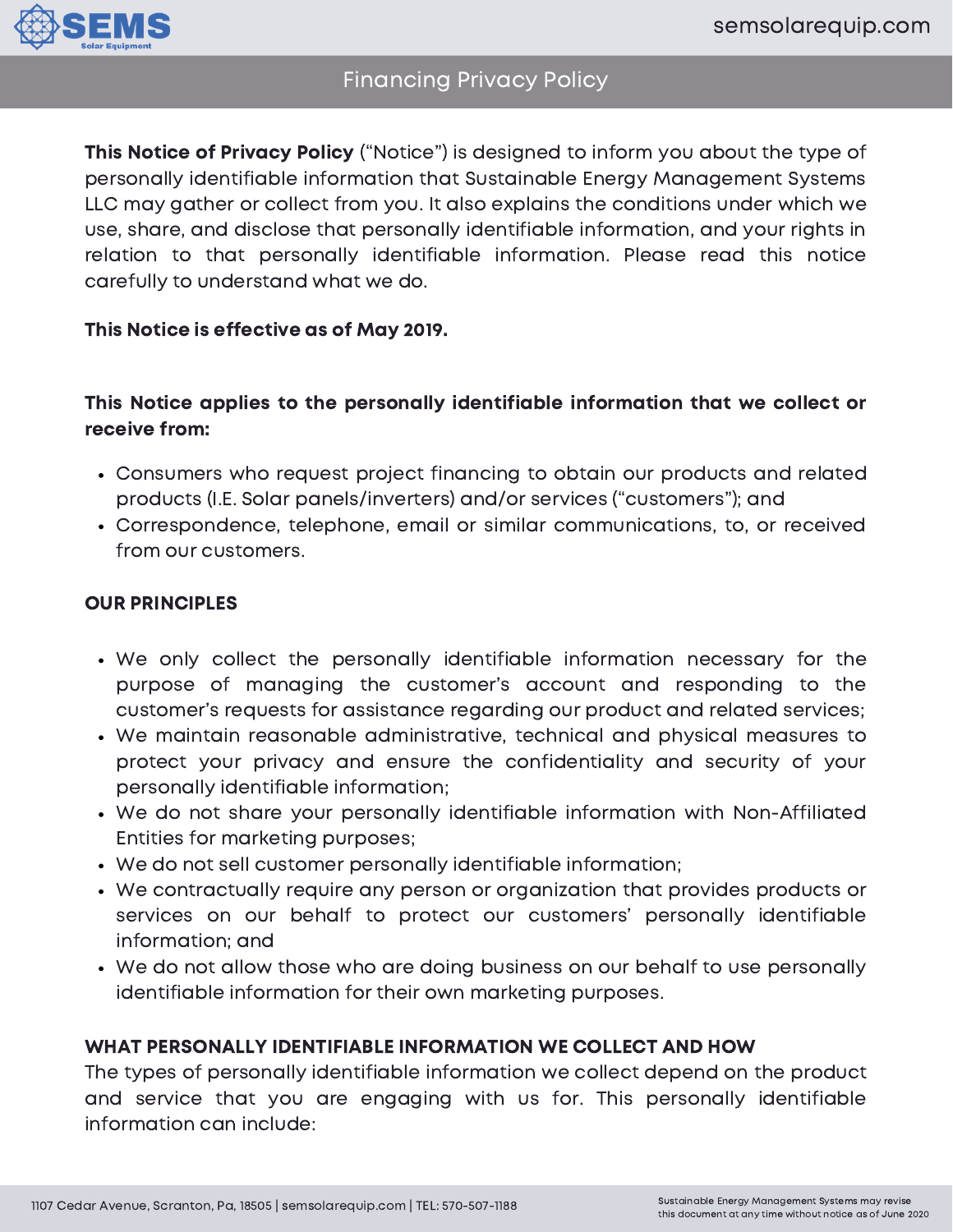

# Financing Privacy Policy

- Contact information (name, address, phone number, email address of the owners or co-owners of the dwelling);
- Proof of identity;
- Social Security number;
- Account balances and payment history;
- Credit scores and history;
- Employment and income information; and
- Utility bills.
- Company Name
- Company Financials

## We collect your personally identifiable information for example when you:

- Apply for a lease or other form of financing;
- Give us your income information or provide employment information;
- Provide account information or give us your contact information;
- Enter into a relationship with Sustainable Energy Management Systems LLC or its Affiliates;
- Use an online account; and
- Use one of our financing products or services. We also receive your personally identifiable information from information services and consumer reporting agencies.

#### HOW WE USE YOUR PERSONALLY IDENTIFIABLE INFORMATION

We use personally identifiable information about customers to:

- Provide them with data regarding our solar products and financing services (marketing); Send correspondences, including electronic communications;
- Create and maintain their account;
- Create and manage an online account; and
- Create and manage lease relationships or other forms of financing.
- Government and law enforcement officials or private parties to enforce our rights or respond to legal requests made in compliance with applicable law (subpoena, search warrant, court order).